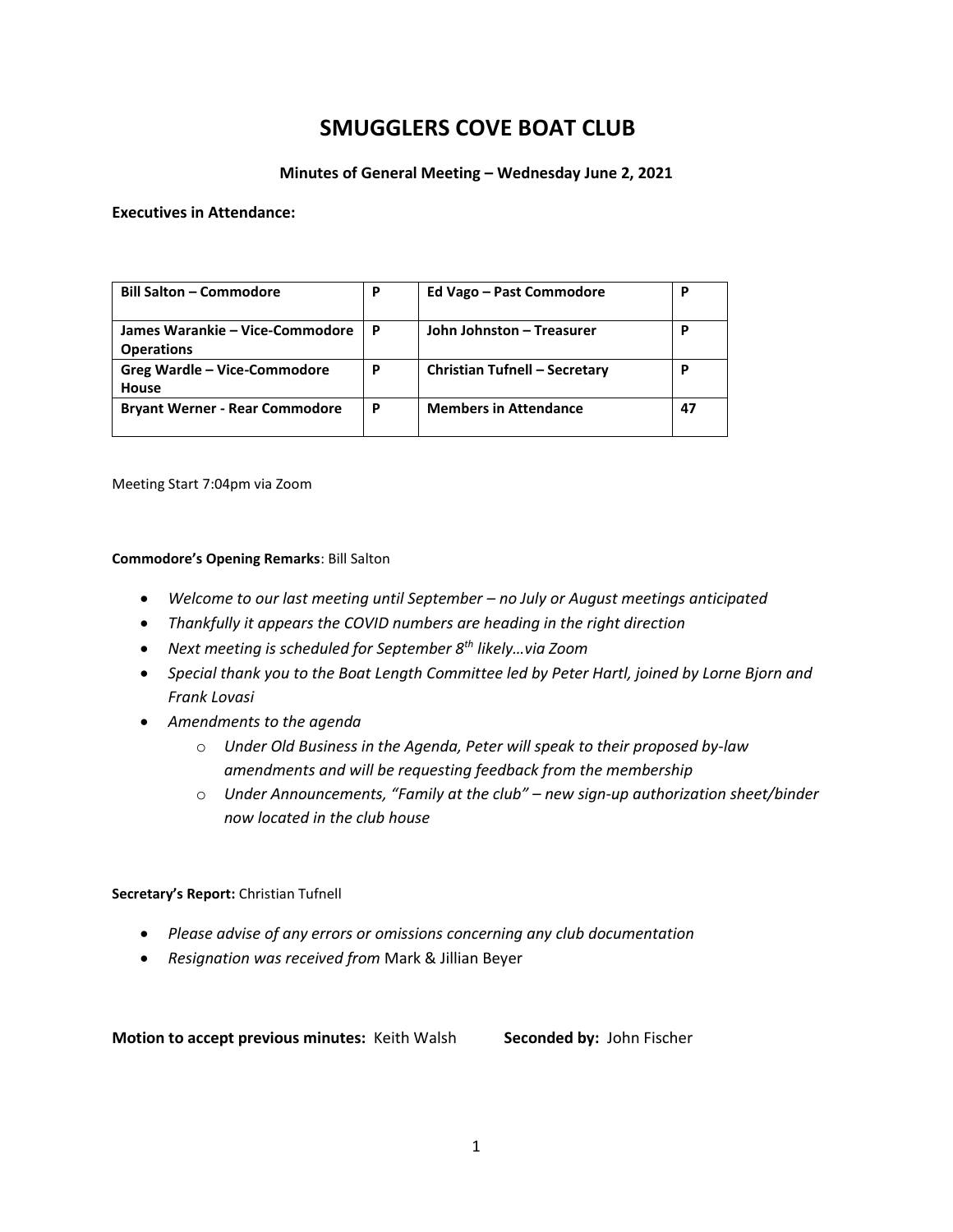#### **Correspondence - n/a**

**Treasurer's Report – John Johnson**

#### **Accounts as of 26 May 2021**

| <b>Bank Balance</b>       | \$80,298.38  |  |
|---------------------------|--------------|--|
| <b>Reserve Fund</b>       | \$10,000.00  |  |
| <b>Operating Budget</b>   | \$50,298.38  |  |
| <b>Advantage Savings</b>  | \$107,896.95 |  |
| <b>Escalator 25</b>       | \$10,028.19  |  |
| <b>Escalator 28</b>       | \$10,028.75  |  |
| <b>Building Fund</b>      |              |  |
| <b>Allocation to date</b> | \$150,864.05 |  |
| <b>Expenses</b>           |              |  |
| <b>Barges</b>             | \$15,000.00  |  |
| <b>Move of barges</b>     | \$750.00     |  |
| <b>Naval architect</b>    | \$1,286.50   |  |
|                           | \$4,130.15   |  |
| <b>Storage</b>            | \$1,300.63   |  |
| <b>Delivery of hulls</b>  | \$497.20     |  |
| Total                     | \$22,954.48  |  |
| The current balance       | \$127,909.57 |  |

#### **Membership payments**

As of today, 59 members have paid in full.

This will increase the building fund by \$11.800

#### **GICs**

Both GICs mature in June. In order to free up the funds for the new build scheduled to begin at the end of this season the following plan has been agreed to by the Commodore.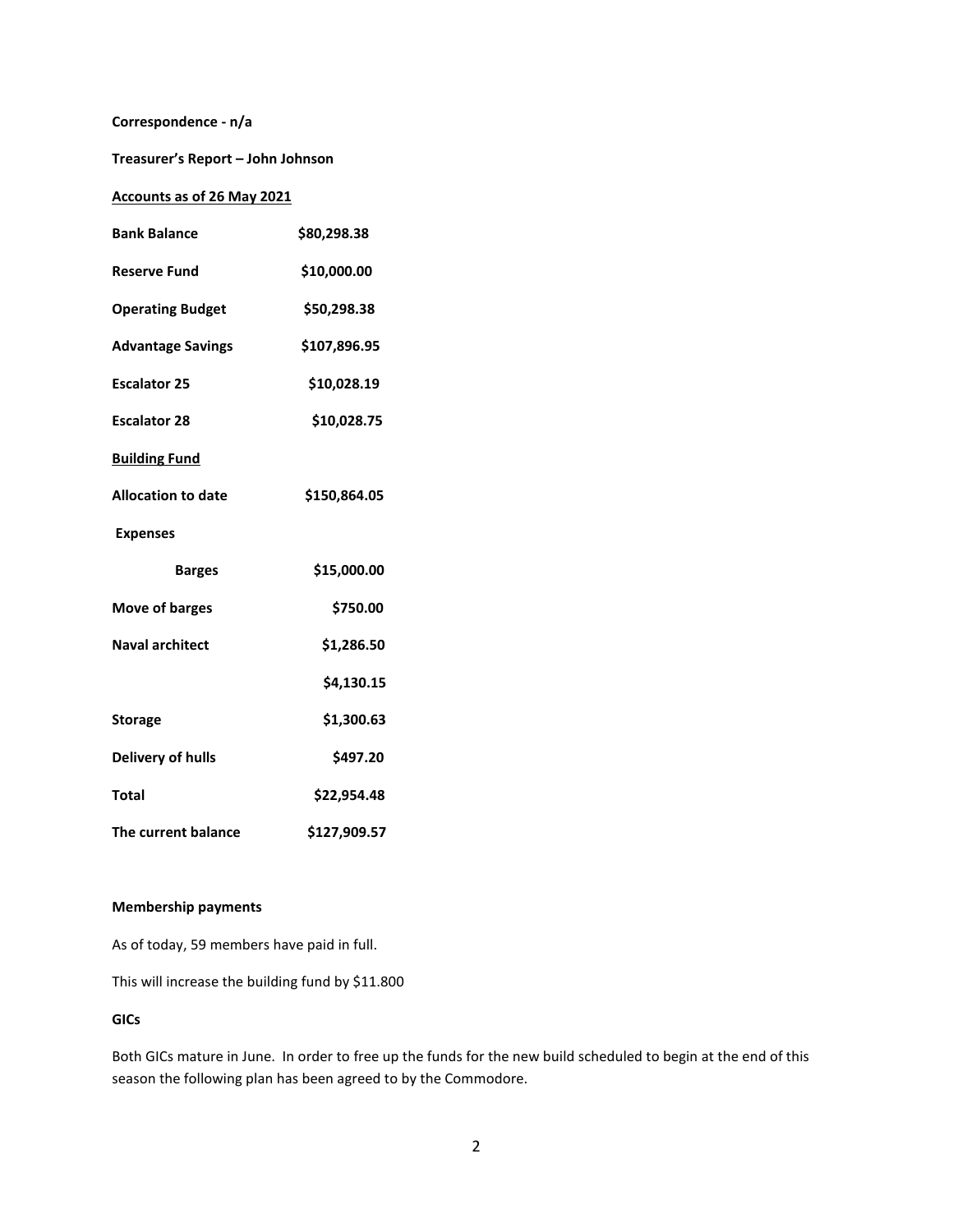- 1. Escalator 26 will be cashed out and the funds transferred to Advantage Savings.
- 2. Escalator 25 will become the Reserve Fund.
- 3. The current funds identified as "Reserve Fund" will transferred to Advantage Savings for use by the Building Committee.

## **Motion to accept Treasurer's Report: Bob Ciupa <b>Seconded by:** Moe Waselovich

#### **Sick Members**

• Bill recently spoke with Phil Duncan who reports he is doing well and hopes to have his boat in the water this season!

#### **New Members - Swearing In –** Bill Salton

- Welcome to the 9 new members!
- Please don't hesitate to ask anyone for help or guidance as you integrate into the club.
- Until you get to know people, call or email anyone on the bridge or just ask any member you bump into
- Expect members to want to help you dock and leave the dock…the current can be crazy and sometimes unpredictable. Please return the favour!
- All new members were successfully orientated by Gary Cornet and Wayne Sherwin and have gone through the 10 day comment period (successfully)

## **New Member(s) swore in this month (seniority ranking according to alphabetical order):**

- **1. Ted Grinstead**
- **2. Paul Jovanovic**
- **3. Mac MacSween**
- **4. Doug Munkley**
- **5. Ron Neuman**
- **6. Joshva Perlstein**
- **7. Silvestro Ranucci**
- **8. Jason Smyth**

## **Absent – Christopher Bull**

#### *Welcome aboard!!!*

*If any current member is interested in becoming a new member mentor, in part showing the ropes and advising members how they can get more involved in club events, please contact Bill*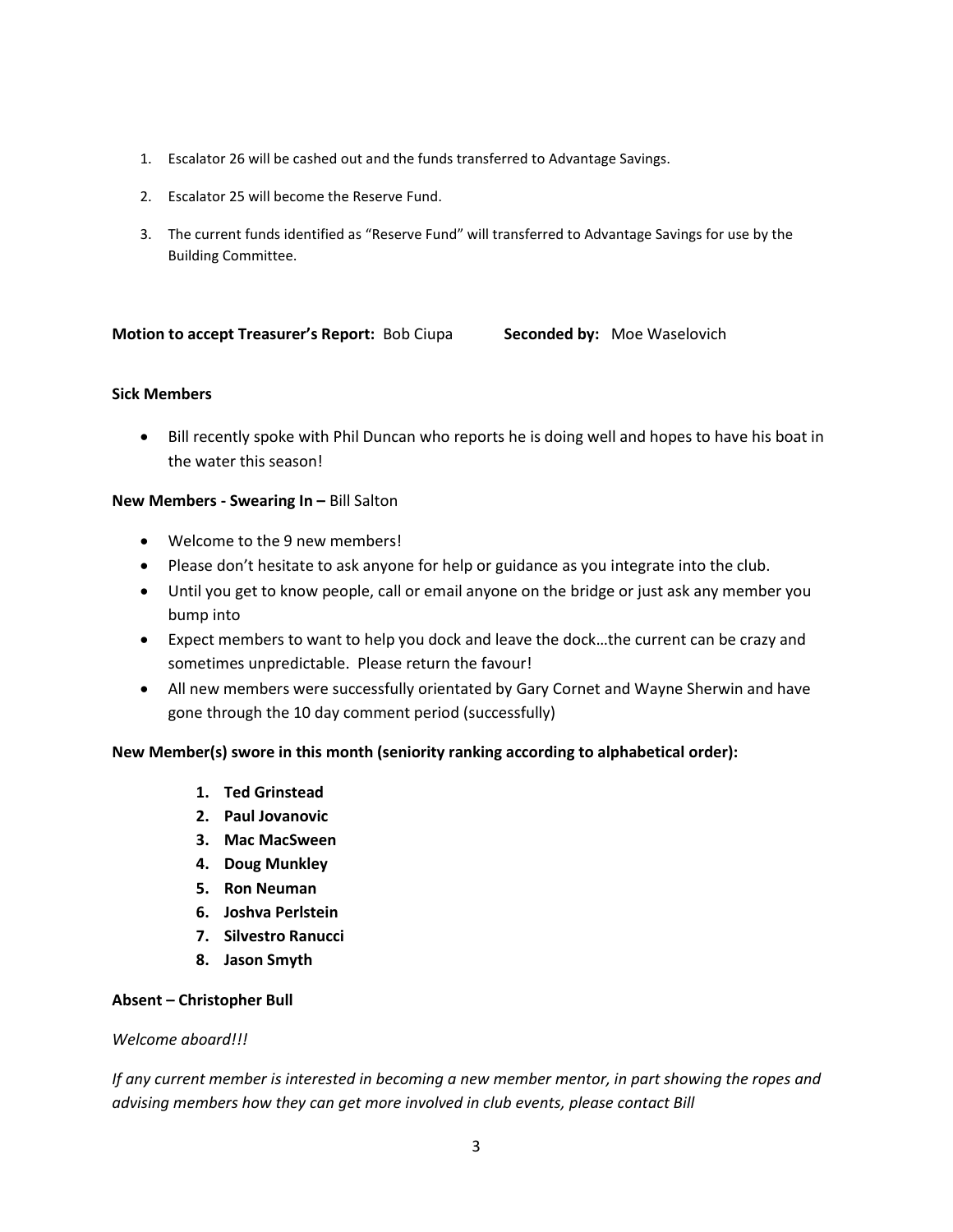# **Vice Commodore's Report - Operations:** James Warankie

- Welcome all the new members…looking forward to your participation!
- Shortly I will be sending each of you invitations via e-mail to join our *Track It Forward* Work Party Scheduling and Work Hour Reporting Application.
- As always, should anyone have any questions, please contact James directly as he manages this system
- New members, if you are a diver please sign up to join our dive team lead by Carl B
- Thank you the Reg R, Bob M, Peter H and Jeff R who earlier today located a ball and untangled a few of the winter marker stick cables
- More work still required to sort South Balls 3,6, & 10, and North Ball 10
- A reminder to members that snubbers are required help absorb wave shocks and prevent damage to both our docks, and your boat
- Canada Goose Updates Marge has hatched her eggs and left a mess on the Honey Barge and Maggie is still aggressively occupying the Liz T – give her a wide birth!
- James will be away working in the US for the month of June Please see Greg or Byrant for any pressing issues (thank you).
- James can still be contacted by e-mail or cell

# **Vice Commodore's Report – House:** Greg Wardle

- *Another warm welcome to our new members!*
- *We have already completed several of work parties including setting up the tents on both the two swim platforms and the dinning deckxcellent*
- *When we reach Phase 3, maybe in August, we will again able to use the club house*
- *We have also removed and inspected the flotation tanks under the men's room. The tank looks to be in good shape. New flooring will be installed shortly.*
- *(The plan is to add additional floation in the fall on the downstream side to correct the slight list)*
- *We also have relocated the temporary Covid Gate up the Main Walkway to persuade tourists to stay off the dock*
- *Until the restart, for now only family members can sit together a the tables*

# *Comments*

*Lorne – Let's be careful everyone. There are a lot of people in the park up above that can easily take pictures and report us if we are not following the rules. Not only are we each individually responsible, the Bridge and the Cub collective share the liability if we do not do so.*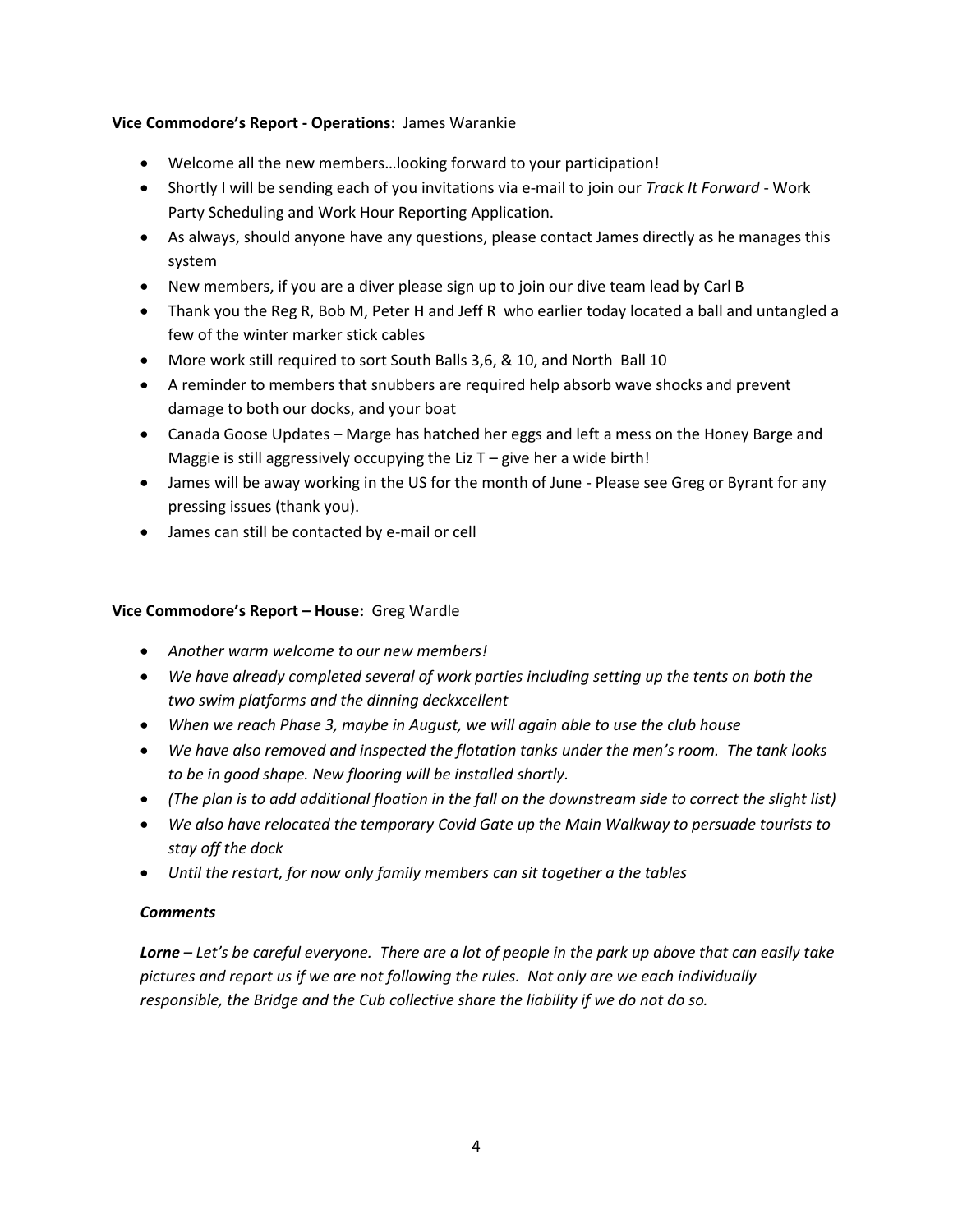#### **Rear Commodore's Report:** Bryant Werner

- Welcome New Members!
- Thank you James for mentioning the reminder requiring members docked on the complex to use Snubbers on their mooring lines
- New members please complete a dock intention sheet and return them directly to me and you will be assigned a dock/ball, as we work to complete the dock/ball allocations for this season
- All members, but in particular those members with boats on mooring balls, should you need to temporary dock on the visitors dock for any lengthy period of time, whether if be to either load/unload, make repairs or conducting maintenance, please contact and clear it first with the Rear Commodore.
- The Rear Commodore will in turn, consult with the Fleet Captain (Jasper) to ensure that there are no conflicts with regards to any reciprocal guest arrangements

## **Dock Chair –** Harvey Freel

- Welcome New Members!
- I suggest we keep the inside exterior door of the Gate House closed at all times…a baby racoon was found inside. He was successfully escorted off the docks and up the hill!

## **Social Chair –** Bruce Lee

- Welcome New Members. Unfortunately, right now you are missing what would have been your *New Member's Welcoming* party followed by in a few weeks time, our annual *Sail Past* that officially marks the opening of the club new boating season…BUT…we are hopefully that sometime in August, following the opening of Phase 3, that the club can host a very specially catered dinner
- We will need 14-18 volunteers to help organize "*SCBCPOLLOSA*" (thanks Brian)
- In addition to a catered dinner, we are planning for some fun activities, live music and dancing
- Exact details/date TDB
- Reminder to new members that social work hours alsocount for work hours. Please get involved!

## **Fleet Captain –** Jasper Zwarts

- Welcome New Members!
- The role of the Fleet Captain is to organize club and reciprocal cruses/guests around the lake
- Covid unfortunately is dictating that we delay any reciprocal guests from participating form reciprocal clubs until maybe sometime in July
- We are also looking at possibly limiting reciprocal guests to only one or two boats and possibly limiting it only to weekdays and not during weekends, in an effort to slow the spread
- Hoping we can organize a fall sail…hoping!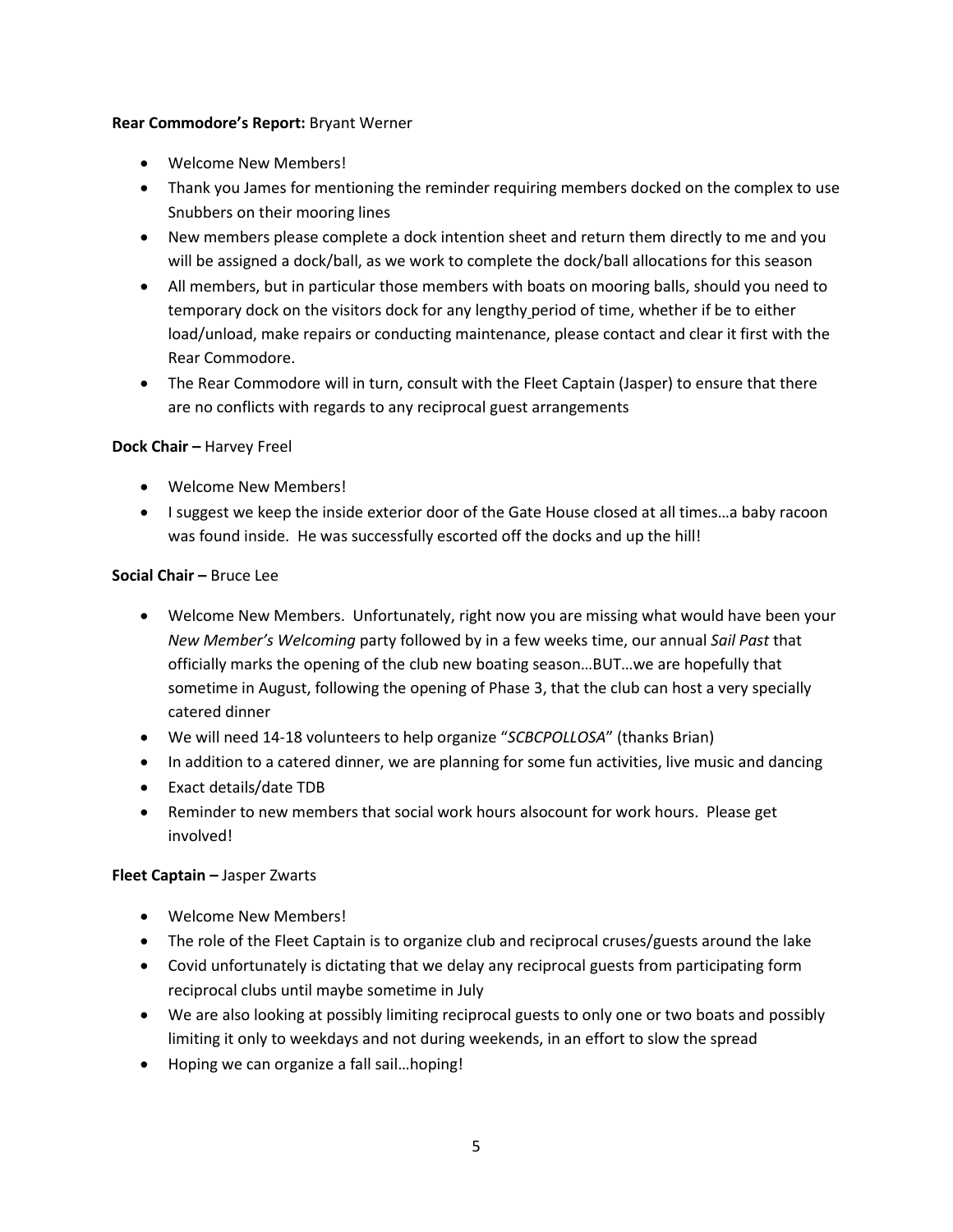**Safety Chair –** Bob Ciupa (for Guillermo)

- Weather on the great lakes can change very quickly
- All weather is local
- Pay attention and be careful
- If it looks iffy put on a life jacket or stay in port!

#### **Projects**

**New Building Committee Update –** Dan Grignon

- An update along with some 3-D computer images were provided in the Newsletter
- The committee is looking for feedback

## **Comments/Questions**

**Bruce** – Have we considered sliding doors as opposed to the garage door as they provide screens and can allow for the adjusting of air flow?

**Dan** – We are planning on purchasing a hanging screen with an access opening to address this concern

**Kim** – Where is the stereo and TV located?

**Dan** – Not yet determined

**Jasper** – If the plan is to turn the club 90 degrees and build a large deck in front of the club, we need to get started with that aspect of the planning asap. These changes are significant and will affect all the connections. This needs to be sorted and costed out.

**Bill** – We are proposing a sub committee to work on all these issues including connection points, anchor points, platforms, and the entire costs associated with reconfiguring the clubhouse orientation. This sub committee will also be led by Dan and the budget for these changes will be separate to the building fund. The committee will be sensitive to these costs.

**Keith** - If we are reorienting the direction of the pontoons under the clubhouse, do we know if this will affect the stability of the club from the wake of passing jet/power boats?

**Dan** – An earlier inspection of the pontoons revealed more general wear on the upstream exterior pontoon likely because of its exposure to the current. The original plan for the earlier barge design was to orient them in this same direction, at the recommendation of the marine architects

**Lorne** – The new deck platform should absorb much of these shocks, mated together and held into place with independent floatation

**Bruce** – This can be easily bolted in place similar to the dining dock, for greater stability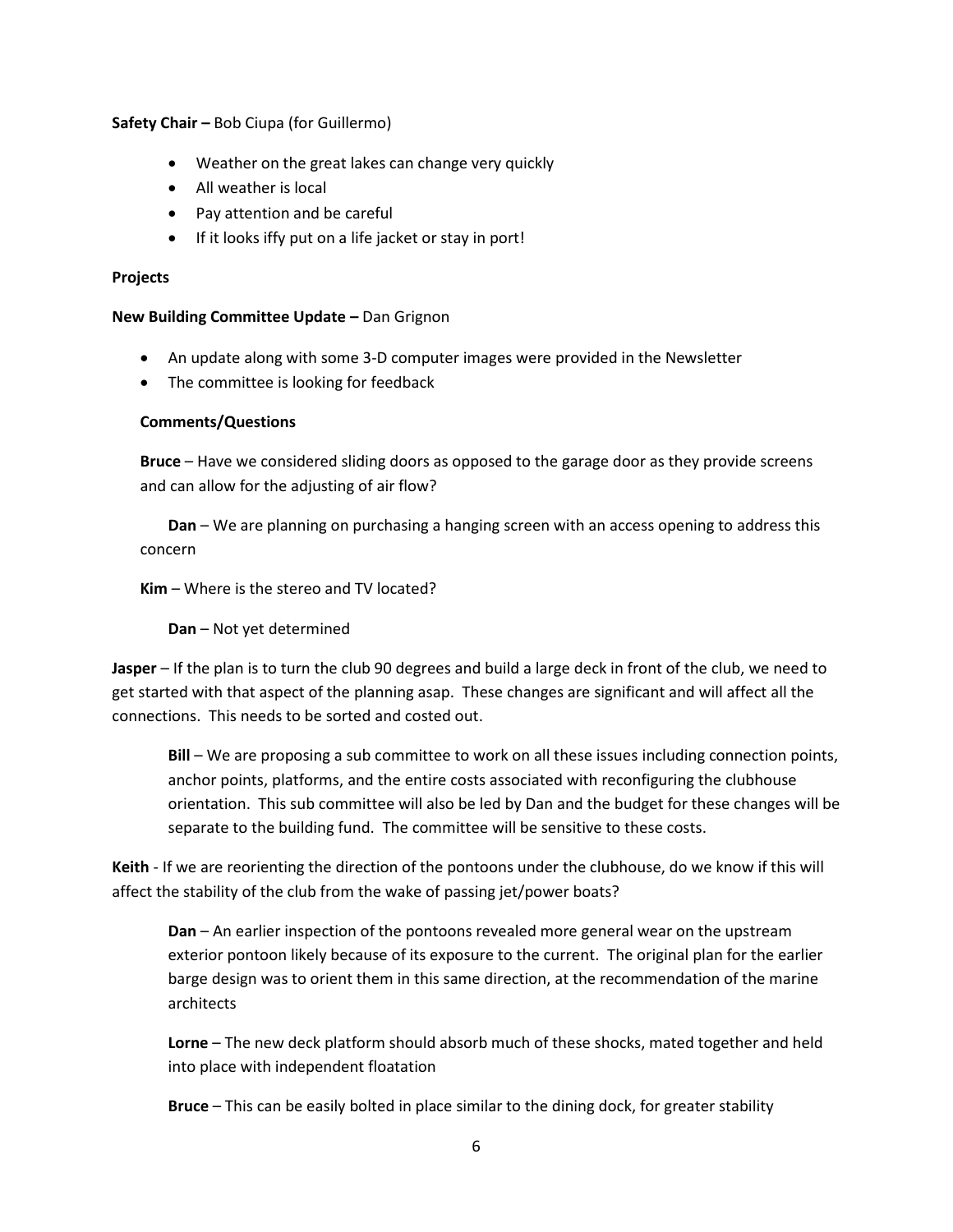**Doug** – The previous plan was not based on the use of the existing pontoons. We should still get a professional marine architect/engineer's opinion before we get started.

**Dan –** When the clubhouse is disassembled, we will have a better opportunity to inspect and access the pontoons.

**Bob C** – Thank you Dan for learning the design program and working up the clubhouse design images…looks great so far!

**Bill** – Very Exciting…more details will be presented as the workplan develops…thank you Dan!

# **Website Renewal** – Bill Salton (for Drew Young)

- Drew expects the new external side of the website to be up and running very soon
- The new website includes automated on-line membership and reciprocal applications
- The members side remains the same for now and will migrate later

# **Announcements** *"Family at the Club"*

- *A new sign-up authorization sheet/binder is now located in the club house*
- *This only applies to immediate family that do not live at home, with some restrictions – children and their spouses/families*
- *Each year interested members authorizes their" family at the club" access, on behalf of each family member they sponsor, by signing them up in the registry*
- *This grants those family members access to the complex, and access to the member's boat*

# **Old Business**

## **Notice of Motions – Follow UP**

# **Boat Length Committee Update and Recommendation – Peter Hartl**

- *Along with Lorne B and Frank L, this was a good committee that met several times, and we believe we have come up with a workable solution that helps to solve some of the problems of the past*
- *We have passed our recommendation to the Bridge*
- *Both the Bridge and the committee support sending the final version out to all the membership to review and discuss over the summer months, to be revisited at the October general meeting*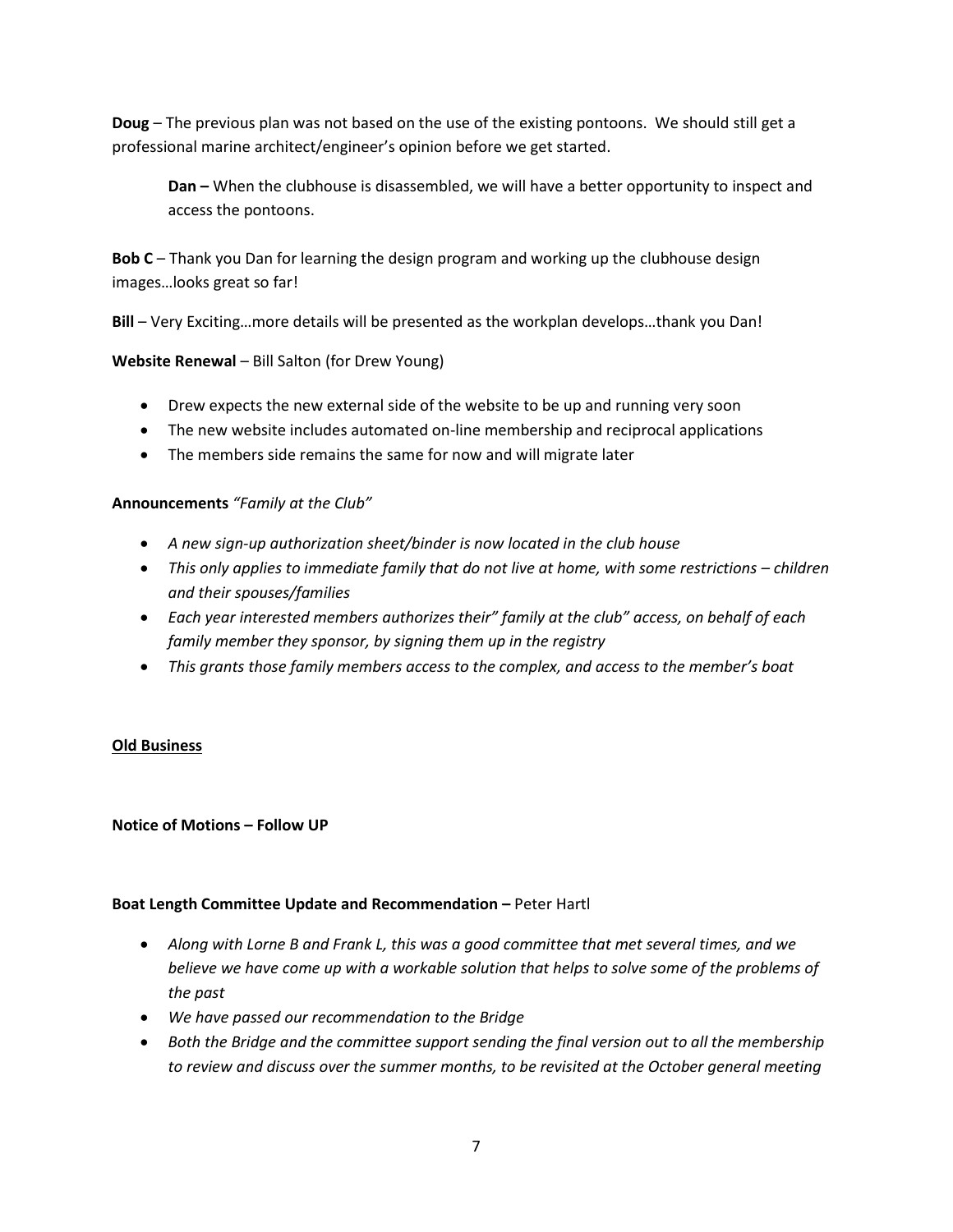- *Also included will be a Frequently Asked Questions backgrounder to help provide context and understanding behind the proposed amended by-law motion*
- *Membership feedback is to be sent to the attention of Peter, Lorne and Frank.*

# **New Business –** Bob Cuipa By-Law Committee

New membership background

- Since we incorporated as a non-profit several years ago, we are undergoing a process of renewal as we converted our previous "constitution" that served us for 50+ years into our new corporate club by-laws in, compliance with provincial regulations
- 65 items were brought and identified to the membership for renewal/updating/amendment
- Each meeting we attempt to resolve one or two of these issues

# **1. Notice of Motion (NOM) Bylaw #1 16.07/16.08 Relating to private gatherings at the club**

## **Proposed - NEW**

**16.07** Club facilities including fridges, tables and kitchen facilities are open to all members at all times without reservation or restriction.

**16.08** To avoid scheduling conflicts and facilitate monitoring of club consumables and honey barge levels, members wishing to host ten (10) or more guests at one time shall request permission from the Vice Commodore, House.

**Motion to proceed made by Reg Rodaro <b>Seconded by** Bruce Lee

**2. NOM Bylaw #1 6.10 & Bylaw #2 4.01/4.02/4.03 Relating to Auditing/Review Engagements versus Internal Auditing**

## **Current - Bylaw # 1**

**6.10** In keeping with Section 68 of the Ontario Not-for-Profit Corporations Act, 2010, S.O. 2010, c. 15 and any successor legislation, at the Annual General Meeting the Bridge shall recommend a qualified external auditor to the Members for a period of twelve (12) months next following the date of appointment. The appointment may be renewed or extended for further periods of twelve (12) months at the discretion of the Members.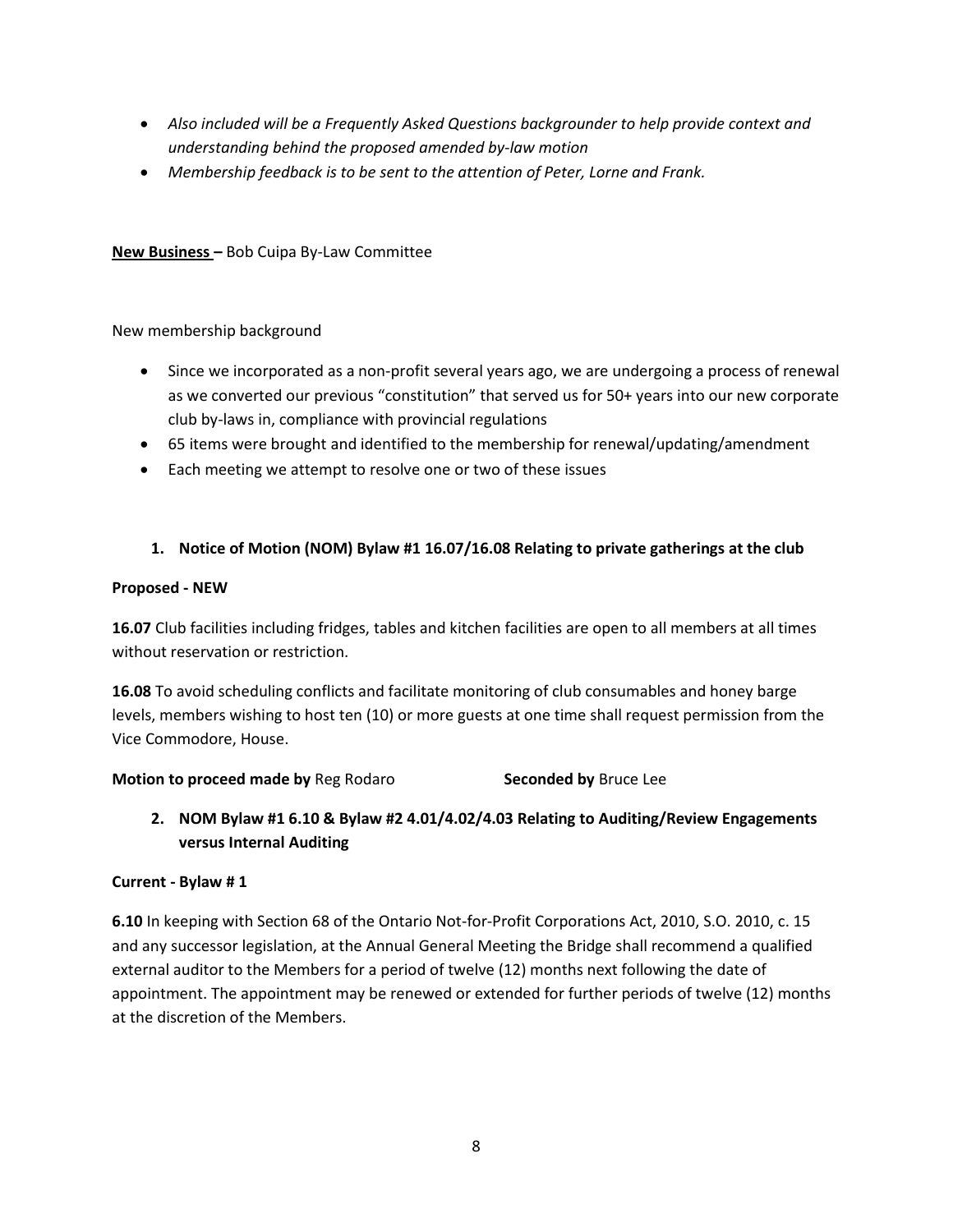## **Proposed**

**6.10** In keeping with Section 130.1 of Schedule 7 of the Ontario Act to Cut Unnecessary Red Tape, SO 2017 c.20, and any successor legislation, at the Annual General Meeting the Bridge may recommend a qualified auditor to the Members for a period of twelve (12) months next following the date of appointment. The appointment may be renewed or extended for further periods of twelve (12) months at the discretion of the Members.

# **Bylaw # 2 Article 4 - Financial Review and Accountability**

# **Current**

**4.01** Pursuant to Article 6.10 of By-law #1 and in keeping with Section 68 of the Ontario Not-for-Profit Corporations Act, 2010, S.O. 2010, c. 15 and any successor legislation, at the Annual General Meeting the Bridge shall recommend a qualified external auditor to the Members for a period of twelve (12) months next following the date of appointment. The appointment may be renewed or extended for further periods of twelve (12) months at the discretion of the Members.

**4.02** The Members shall direct that the auditor conduct an Audit or a Review Engagement.

**4.03** A direction for a Review Engagement in any given year shall be made by Extraordinary Resolution.

## **Proposed**

**4.01** Pursuant to Article 6.10 of By-law #1 and in keeping with Section 130.1 of Schedule 7 of the Ontario Act to Cut Unnecessary Red Tape, SO 2017 c. 20, and any successor legislation, at the Annual General Meeting the Bridge may recommend a qualified external auditor to the Members for a period of twelve (12) months next following the date of appointment. The appointment may be renewed or extended for further periods of twelve (12) months at the discretion of the Members.

**4.02** The Members may:

- a. direct that the auditor conducts an Audit or a Review Engagement
- b. appoint an internal auditor

**4.03** A direction for a Review Engagement or internal auditor in any given year shall be made by Extraordinary Resolution. For debate at the September 2021 meeting on the date appointed by the Bridge.

**Note:** Our Bylaw enacted September 6, 2017, waiver of audit or review engagement permitted as of January 13, 2018